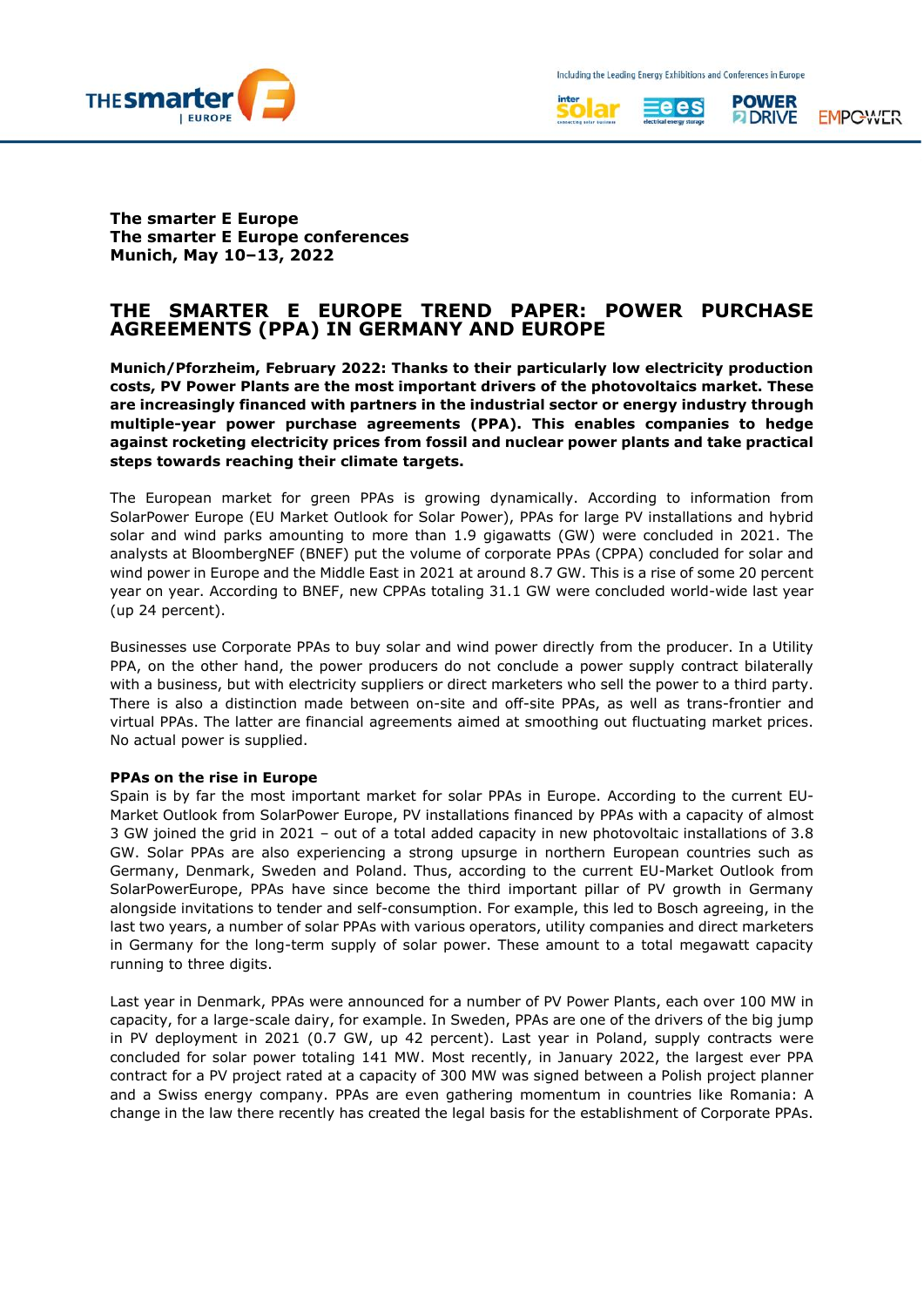# **Germany is taking a leading role in the development of PPAs**

Both SolarPower Europe and other analysts anticipate continued strong growth in the PPA market in Europe in the coming years. Germany, being an important industrialized nation with an ambitious strategy for decarbonization and the development of renewables, has a special role to play here. Moreover, the subsidy period under Germany's Renewable Energy Sources Act (EEG) is running out for more and more photovoltaic and other renewable energy installations. According to the calculations of the German Energy Agency (Dena), new marketing options for photovoltaics, wind, biogas and biomass fired plants with a generation capacity of around 51,600 megawatts (MW) will be needed by 2030. PPAs are not only attractive to large corporations in this context, but also represent an interesting solution for a climate-friendly future for SMEs and regional suppliers, such as municipal utilities and local government.

PPAs are also enjoying strong political support. For instance, the European Commission sees supply agreements for renewable power as an important option for businesses to hedge against rising energy prices. It is currently developing guidelines for EU member states to further improve the economic conditions for PPAs.

"To achieve the massive expansion of renewable energies we are striving for, we need a mix of tools: alongside the Renewable Energy Act we will strengthen tools for subsidy-free capacity expansion, such as long-term power purchase agreements (PPA) and the Europe-wide trade in certificates of origin to combat global warming," according to the new German Federal government's coalition agreement.

### **A boost for PPAs**

The "Marktoffensive Erneuerbare Energien" (Campaign for Renewable Energies), an initiative led by Dena, the Association of German Chambers of Commerce and Industry (DIHK) and the German Association of Climate Protection Companies, recently presented proposals for a series of legislative changes to allow PPAs to develop to their full potential in Germany. Reducing the German Renewable Energy Act levy to zero as soon as possible and reforming the tax on electricity to promote the direct use of green electricity and hence also PPAs, for example. Furthermore, the initiative is asking the Federal Government to match the national funding guideline for electricity price compensation to EU rules, so that energy-intensive businesses can also access electricity price compensation if they are buying green electricity through PPAs. Competition law should also clearly permit PPA agreements to be concluded for terms of ten years or more. A further request of the initiative is that, to align with other European countries, virtual PPAs in Germany should not be treated as financial derivatives; relevant exceptions would need to be made for this in the German Banking Act.

#### **PPAs in focus – at Intersolar Europe and its accompanying conference**

Learn more about the most recent trends in PPAs, the opportunities and challenges they present and benefit from the chance to make new business contacts at the Intersolar Europe Conference 2022. In the exhibition segment of the world's leading exhibition segment for the solar industry you will also find companies presenting innovative products, projects and services in the field of PPAs. The session PPA for and with the Industrial Sector will take place on May 12. The main focus will be on current and future developments in Germany, such as the role of green hydrogen for PPAs. It will also present experiences in PPA projects, for example in regard to citizen participation schemes. Click [here](https://www.thesmartere.de/rahmenprogramm/side-event-gruene-ppa) for the conference program.

## **Exhibitors at The smarter E Europe 2022 PPAs**

- BayWa r.e. AG, A4.180, A4.181, A4.190
- BELECTRIC GmbH, A4.270
- German Energy Agency (dena), B5.418